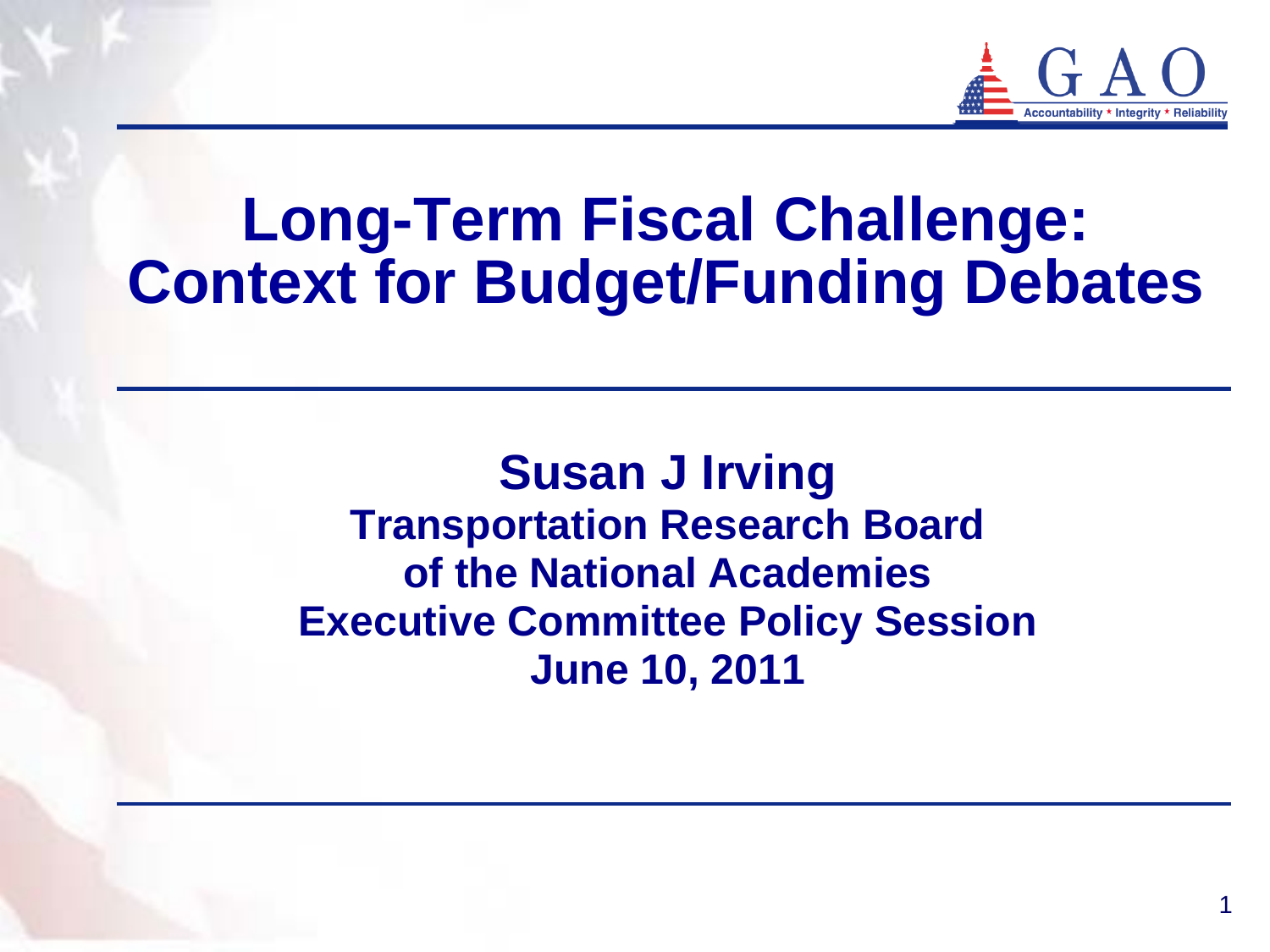### **Overview**

- Near-term economy and deficit
- Longer-term challenge
- "Creative" approaches to financing: things to beware of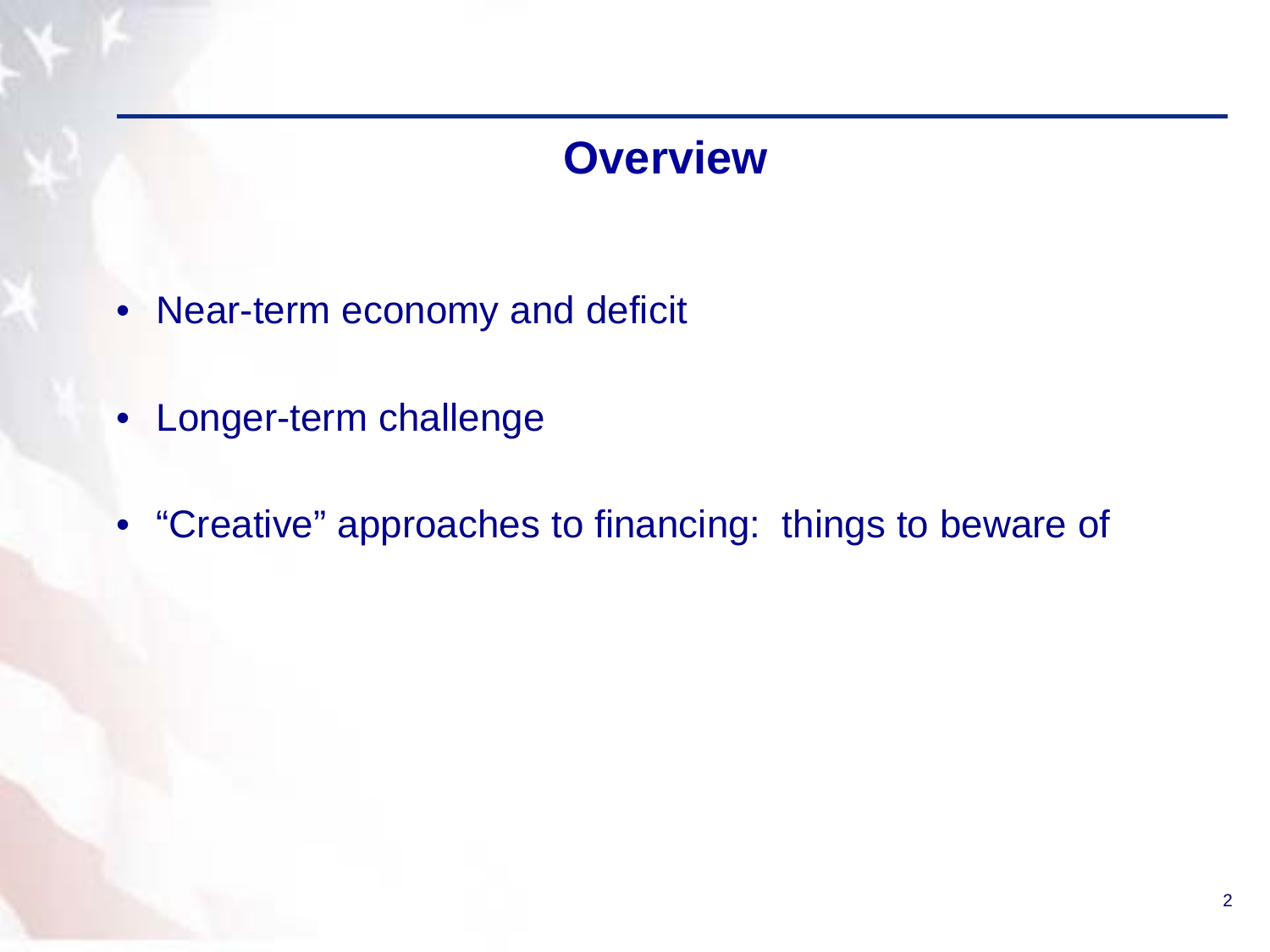### **Today**

- Deficits
	- FY 2009 \$1.41 trillion 10.0% GDP
	- FY 2010 \$1.29 trillion 8.9% GDP
	- FY 2011 (est) \$1.40 trillion 9.3% GDP

Economy is weak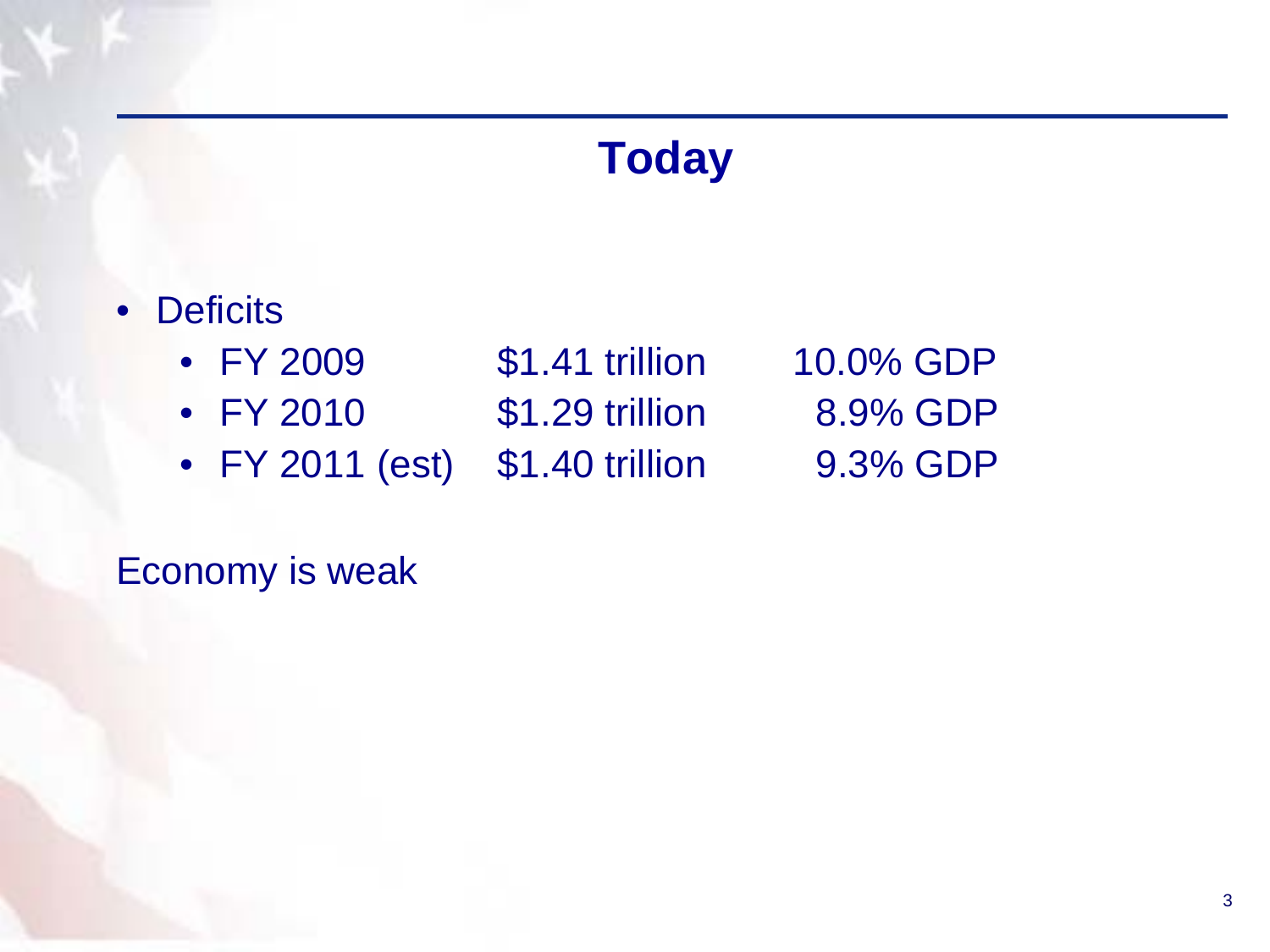

## **2011-2021**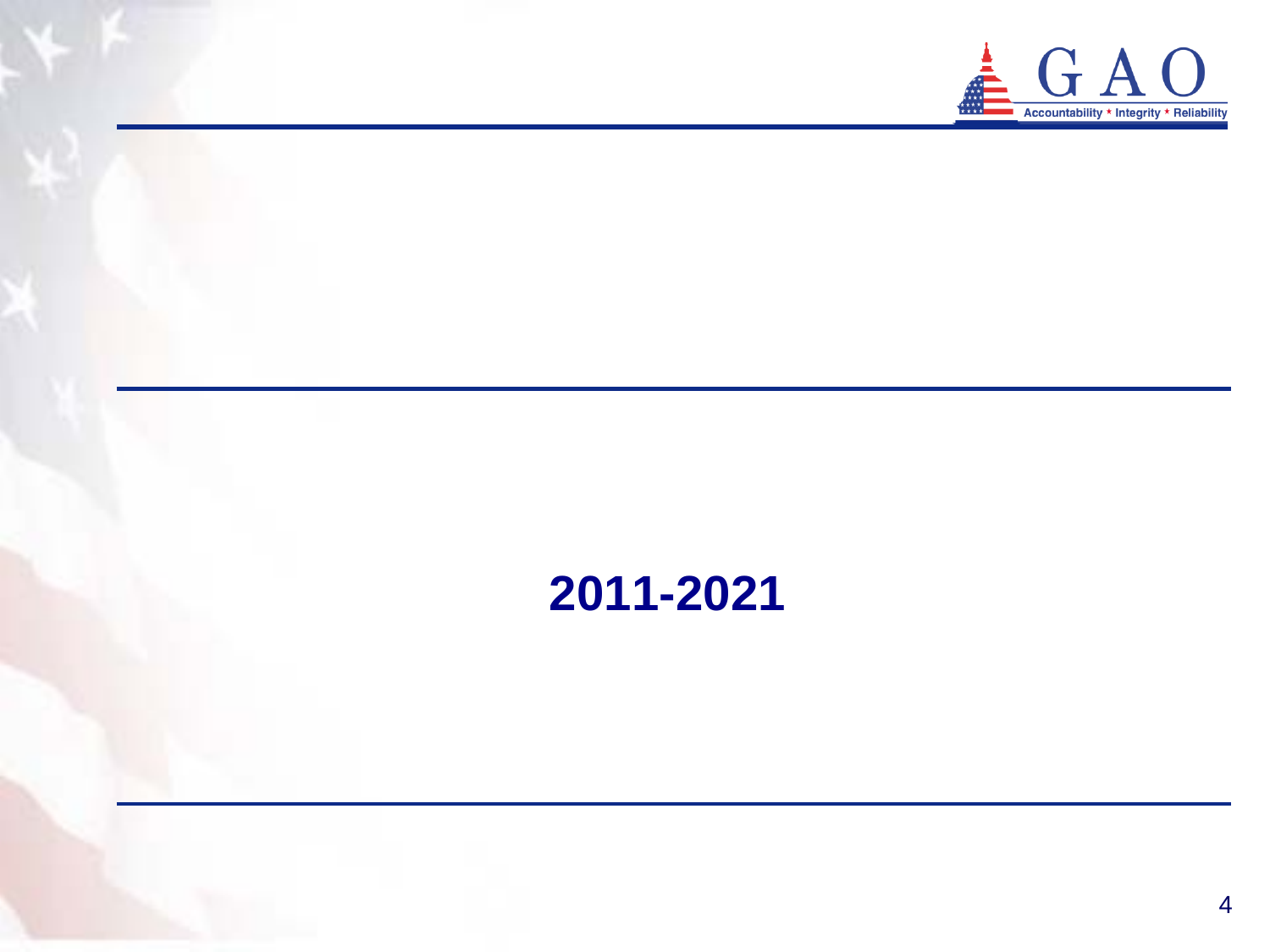### **Federal Budget Surpluses and Deficits under Different Fiscal Policy Simulations**



Source: GAO.

Note: Data are from GAO's January 2011 simulations based on the Trustees' assumptions for Social Security and the Trustees' and CMS Actuary's assumptions for Medicare.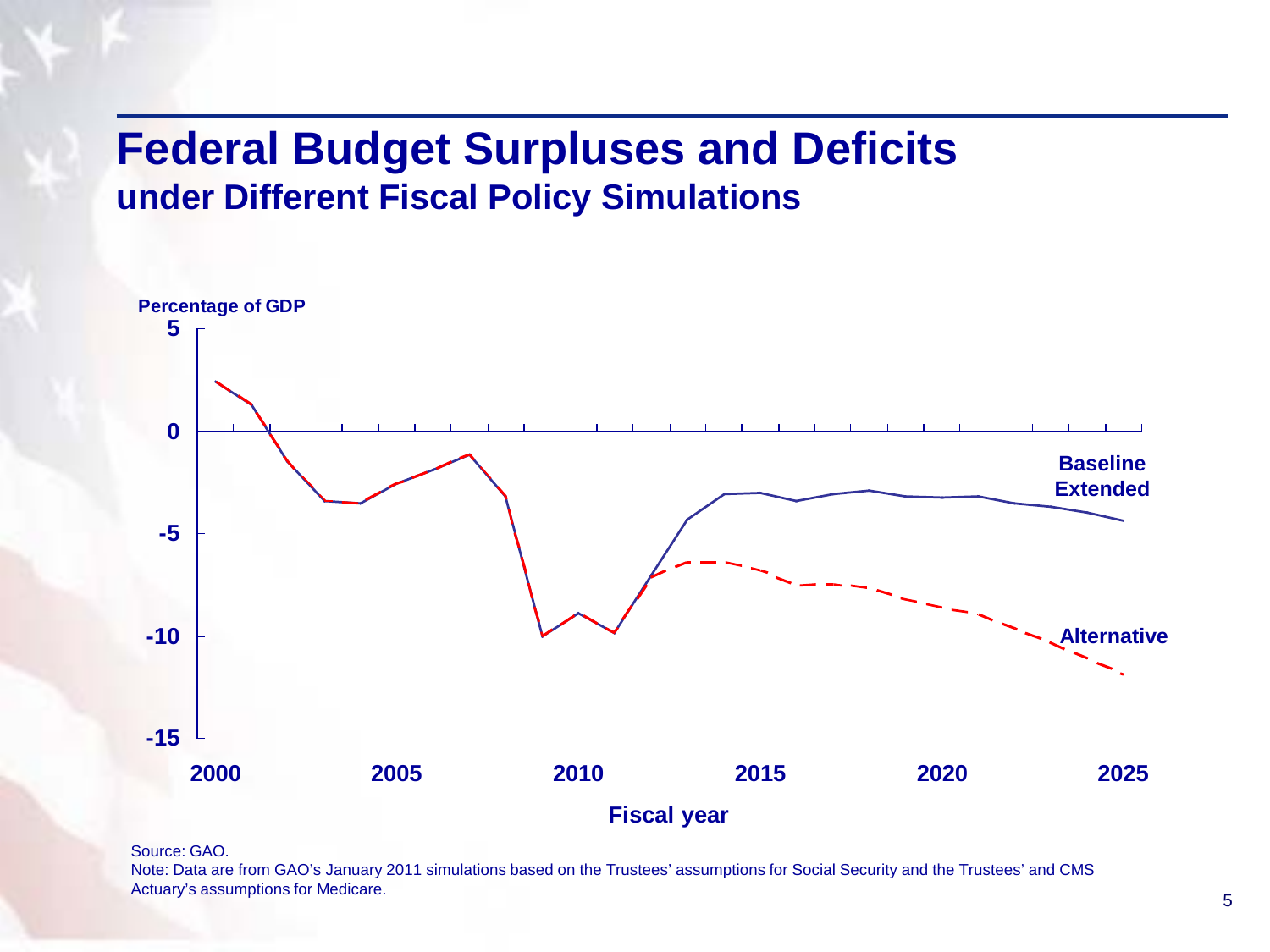## **Debt Held by the Public under Two Fiscal Policy Simulations**



Source: GAO.

Note: Data are from GAO's January 2011 simulations based on the Trustees' assumptions for Social Security and the Trustees' and CMS Actuary's alternative assumptions for Medicare.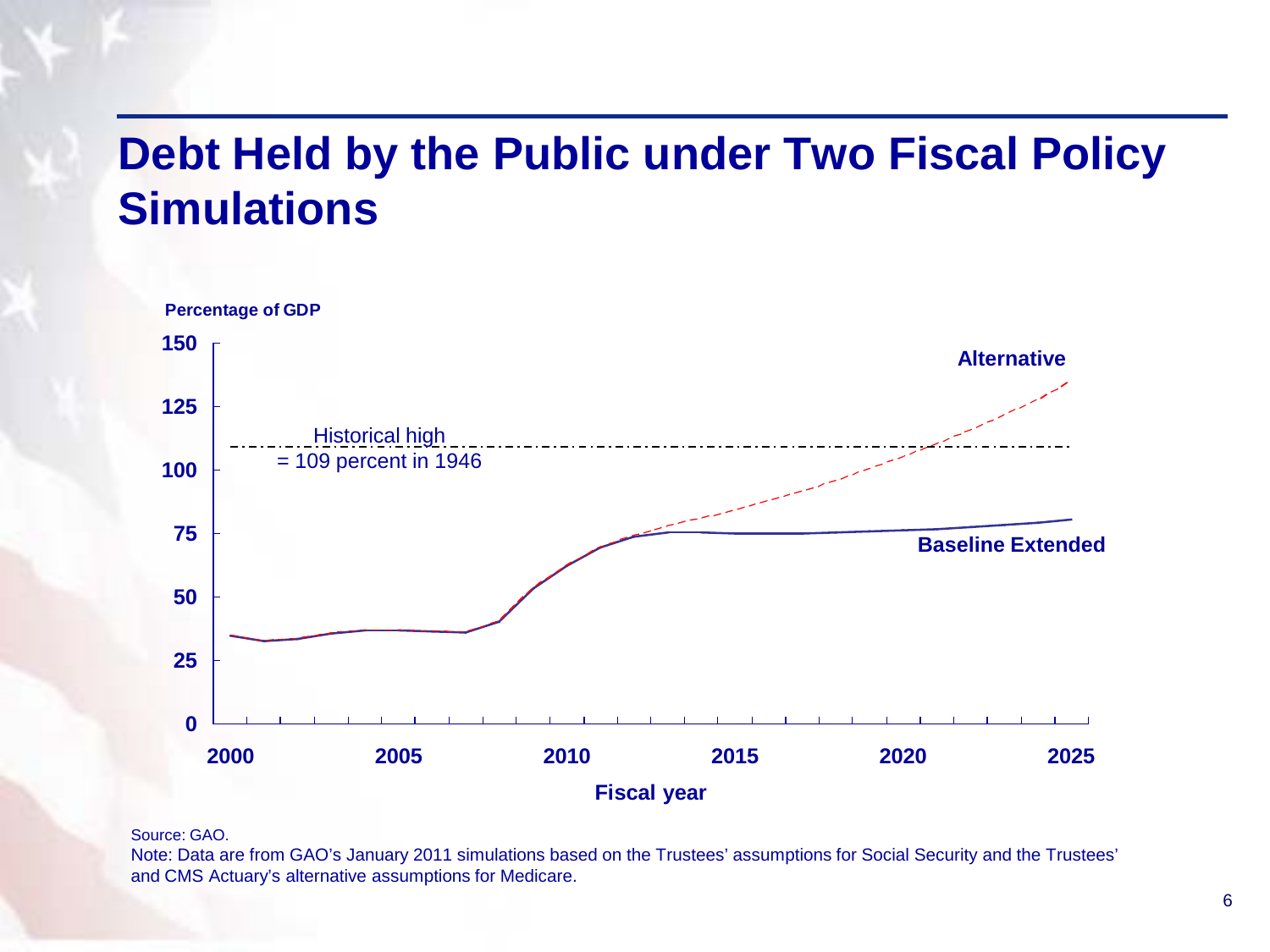

Source: GAO analysis of Congressional Budget Office data.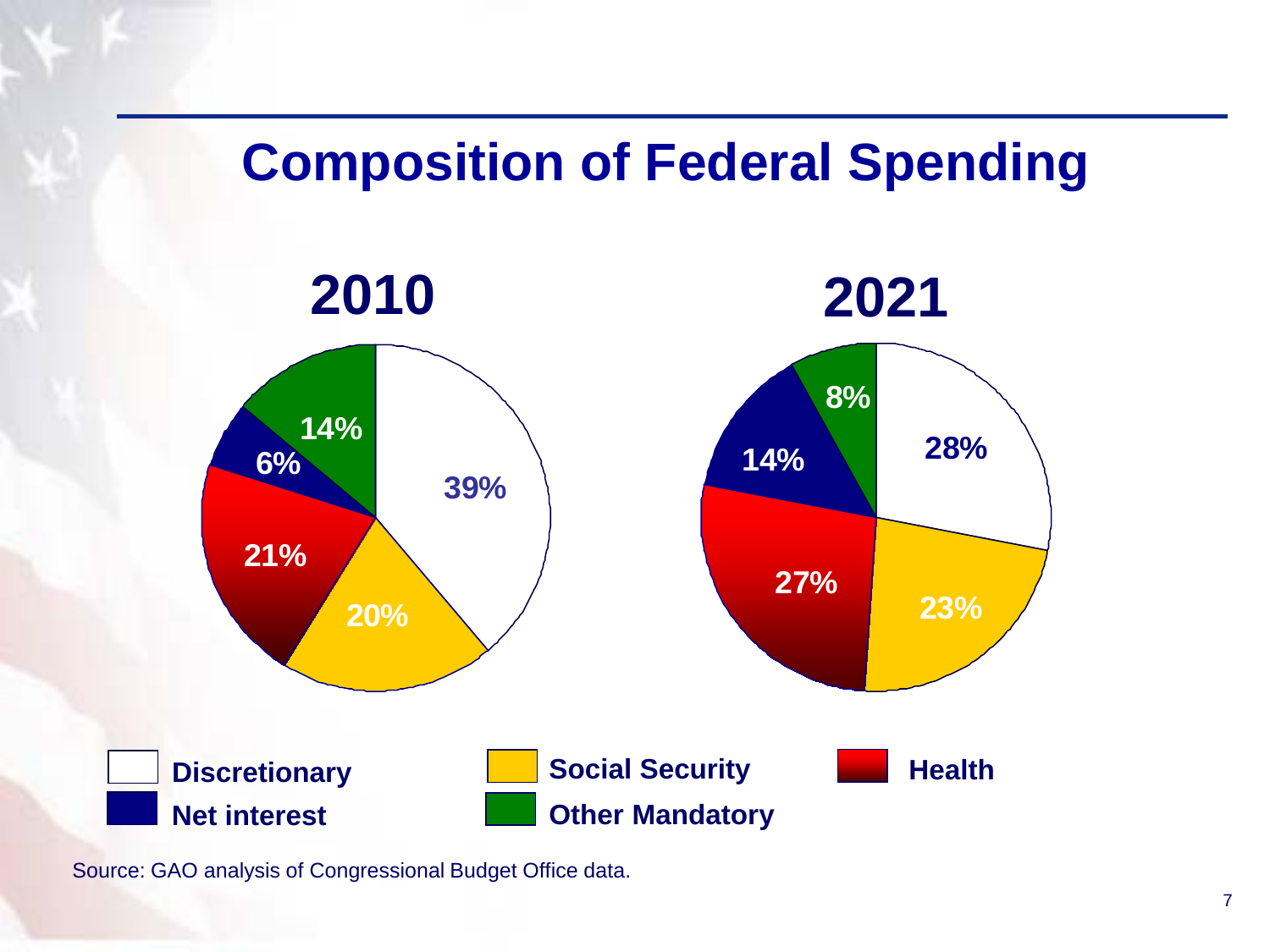**The Long Term Isn't So Far Away: Rising Health Care Costs and an Aging Population Have Already Begun to Affect the Federal Budget** 

| 2008                 | Oldest members of the baby boom generation became eligible for early Social Security<br>retirement benefits                        |
|----------------------|------------------------------------------------------------------------------------------------------------------------------------|
| 2008                 | Medicare Hospital Insurance outlays exceeded cash income                                                                           |
| 2010                 | Social Security runs first cash deficit in more than a quarter century                                                             |
| 2011                 | Oldest members of the baby boom generation become eligible for Medicare                                                            |
| Source: GAO.<br>2021 | Debt held by the public under GAO's Alternative simulation exceeds the historical high<br>reached in the aftermath of World War II |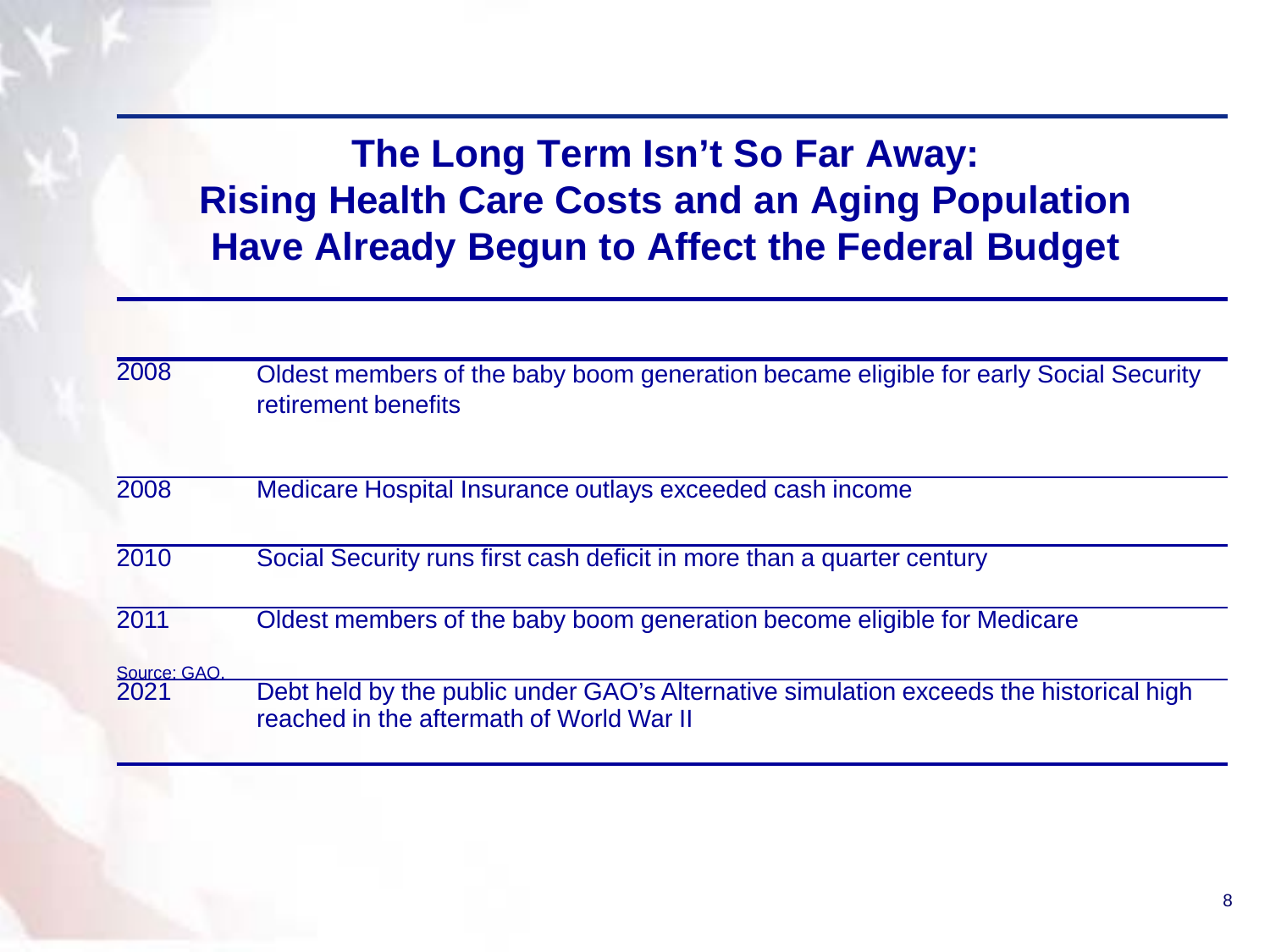### **Historic Events Affecting Federal Debt Held by the Public (1797-2010)**



**Year**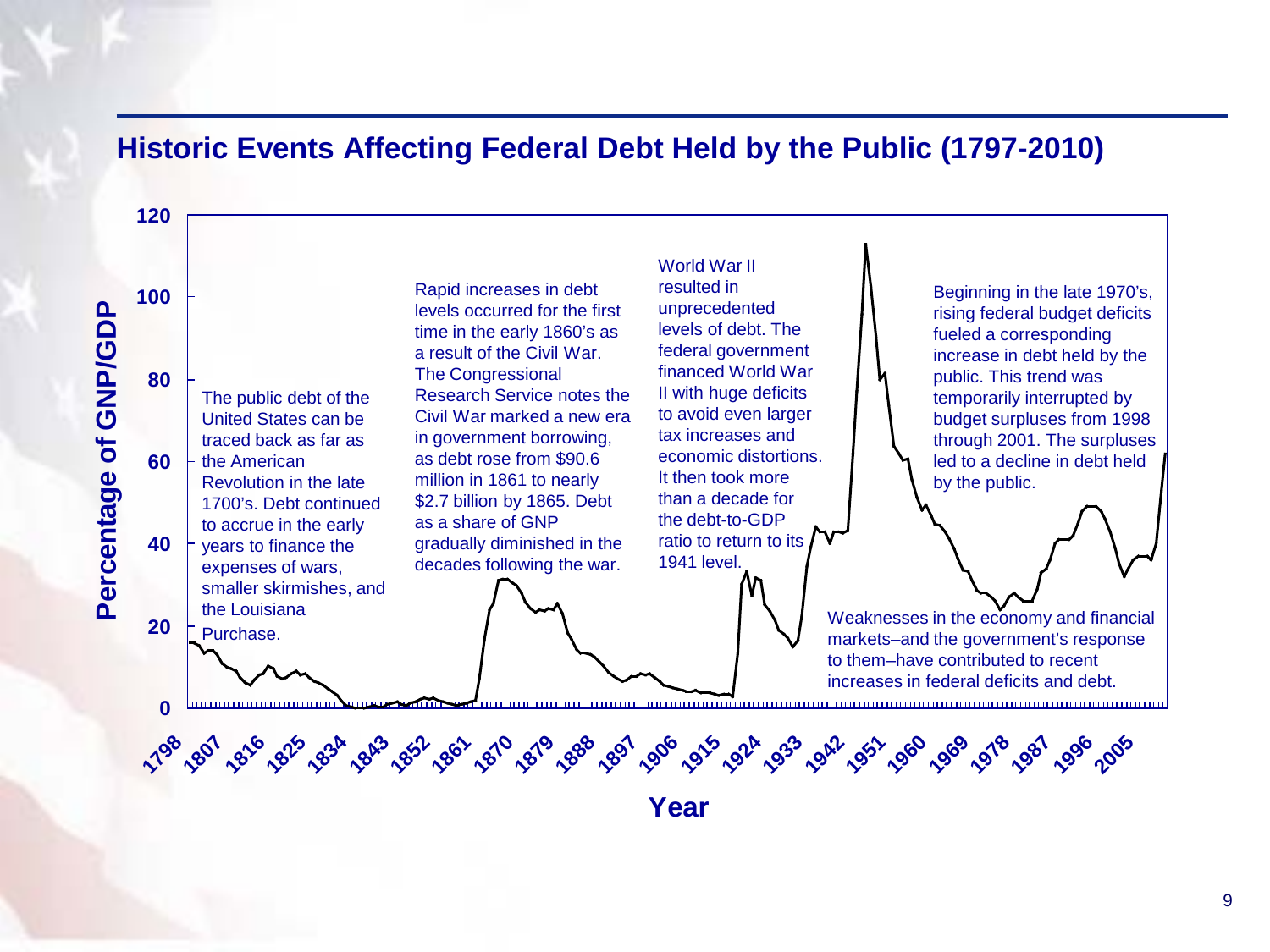## **Debt Held by the Public under Two Fiscal Policy Simulations**



Note: Data are from GAO's January 2011 simulations based on the Trustees' assumptions for Social Security and the Trustees' and CMS Actuary's alternative assumptions for Medicare.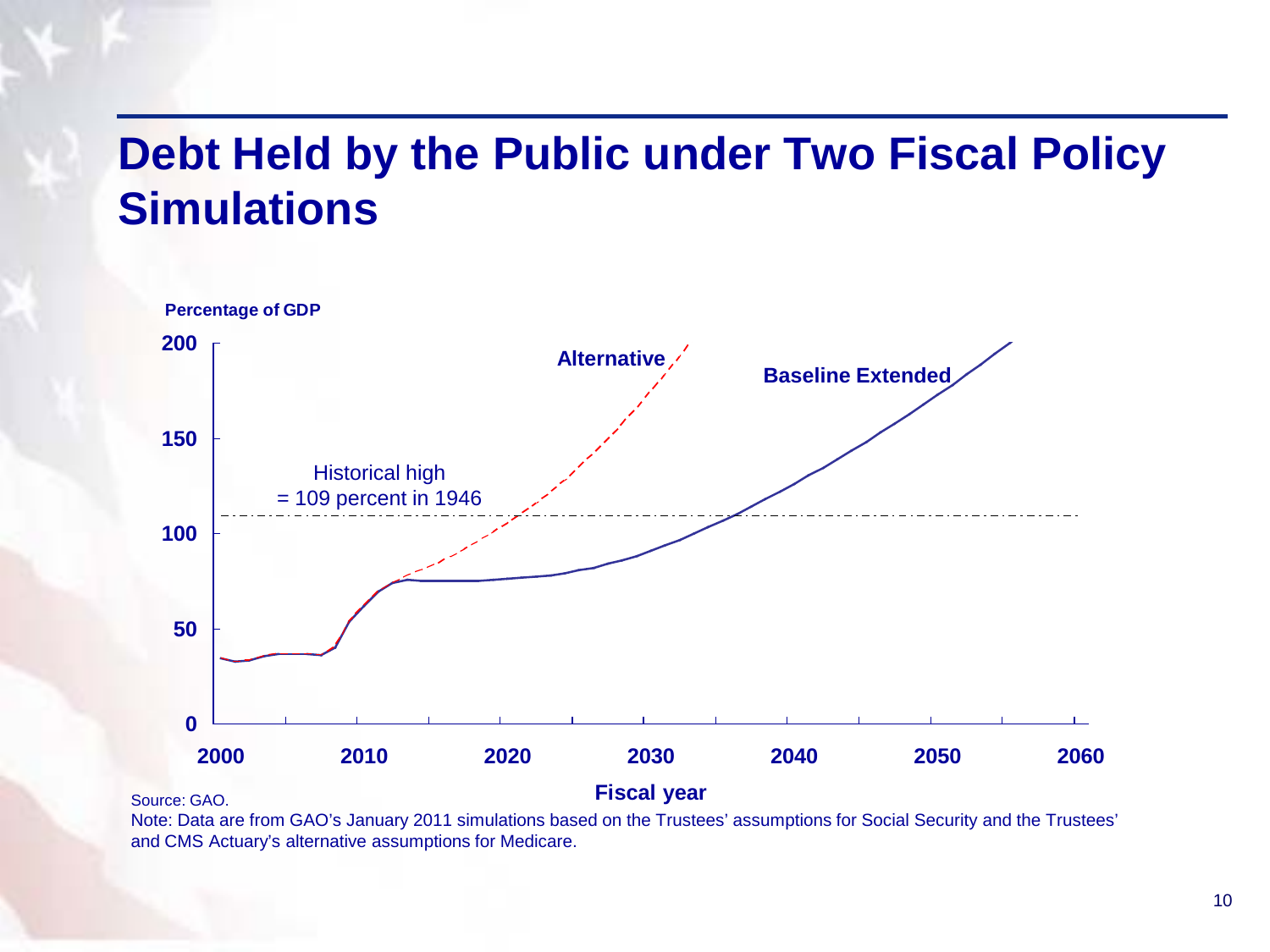### **Federal Budget Surpluses and Deficits under Different Fiscal Policy Simulations**



#### Source: GAO.

Note: Data are from GAO's January 2011 simulations based on the Trustees' assumptions for Social Security and the Trustees' and CMS Actuary's assumptions for Medicare.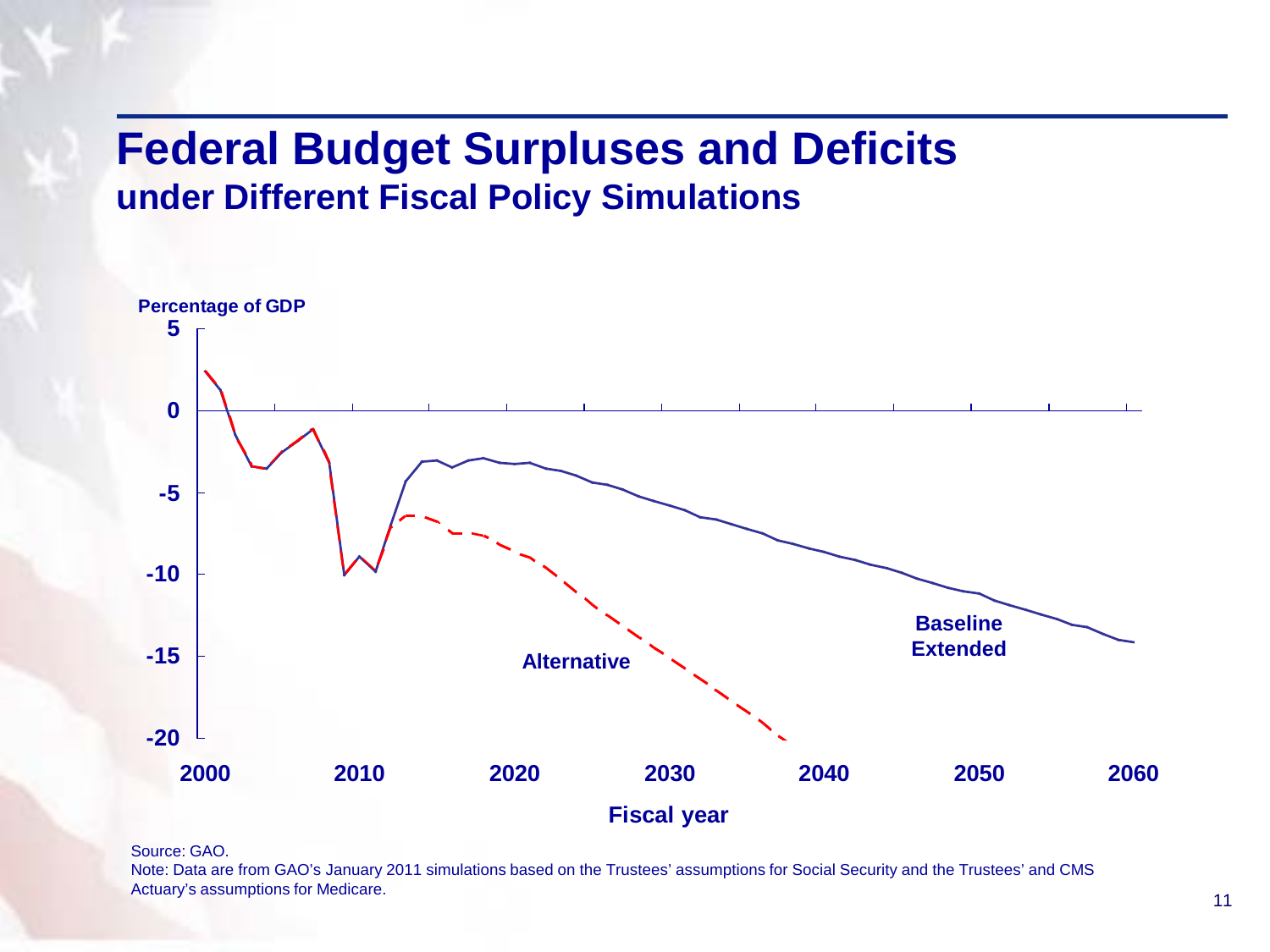### **Potential Fiscal Outcomes**

### **Revenues and Composition of Spending under Alternative Simulation**



Source: GAO.

Note: Data are from GAO's January 2011 simulations based on the Trustees' assumptions for Social Security and CMS Actuary's alternative assumption for Medicare.

aThis also includes spending for insurance exchange subsidies and CHIP.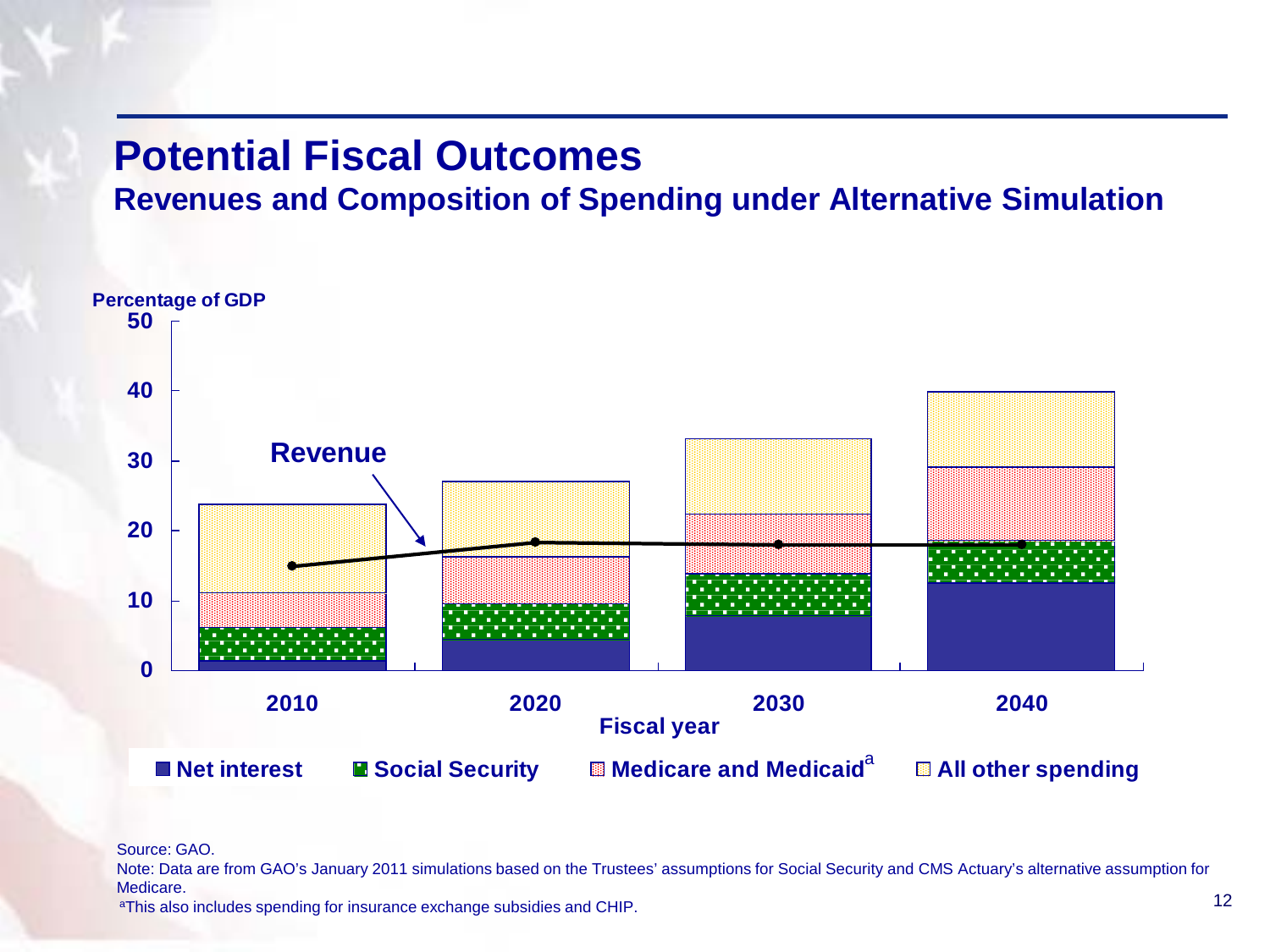# **Federal Fiscal Gap (2011-2085)**

|                                    |                     | <b>Fiscal gap</b> | Average percentage change<br>required to close gap |               |                  |                                    |  |
|------------------------------------|---------------------|-------------------|----------------------------------------------------|---------------|------------------|------------------------------------|--|
|                                    |                     |                   | If action is taken today                           |               |                  | If action is delayed<br>until 2021 |  |
|                                    |                     |                   |                                                    | <b>Solely</b> |                  | <b>Solely</b>                      |  |
|                                    | <b>Trillions of</b> | Percentage        | <b>Solely</b>                                      | through       | <b>Solely</b>    | through                            |  |
|                                    | present             | of GDP            | through                                            | decreases     | through          | decreases                          |  |
|                                    | value 2011          |                   | <i>increases</i>                                   | in            | <i>increases</i> | in                                 |  |
|                                    | dollars             |                   | in revenue                                         | noninterest   | in revenue       | noninterest                        |  |
|                                    |                     |                   |                                                    | spending      |                  | spending                           |  |
| <b>Baseline</b><br><b>Extended</b> | 31.9                | 3.1               | 14.9                                               | 13.1          | 17.4             | 15.2                               |  |
| <b>Alternative</b>                 | 99.4                | 9.6               | 53.5                                               | 35.2          | 62.9             | 40.2                               |  |

Source: GAO.

Notes: Data are from GAO's January 2011 simulations based on the Trustees' assumptions for Social Security and the Trustees' and CMS Actuary's assumptions for Medicare. The fiscal gap is the amount of spending reductions or tax increases that would be needed for debt as a share of GDP to equal today's ratio at the end of the 75-year period. Our present value calculations take into the account the time value of money by discounting future revenue and spending to reflect the equivalent amount needed today in current dollars. These calculations are sensitive to changes in interest rates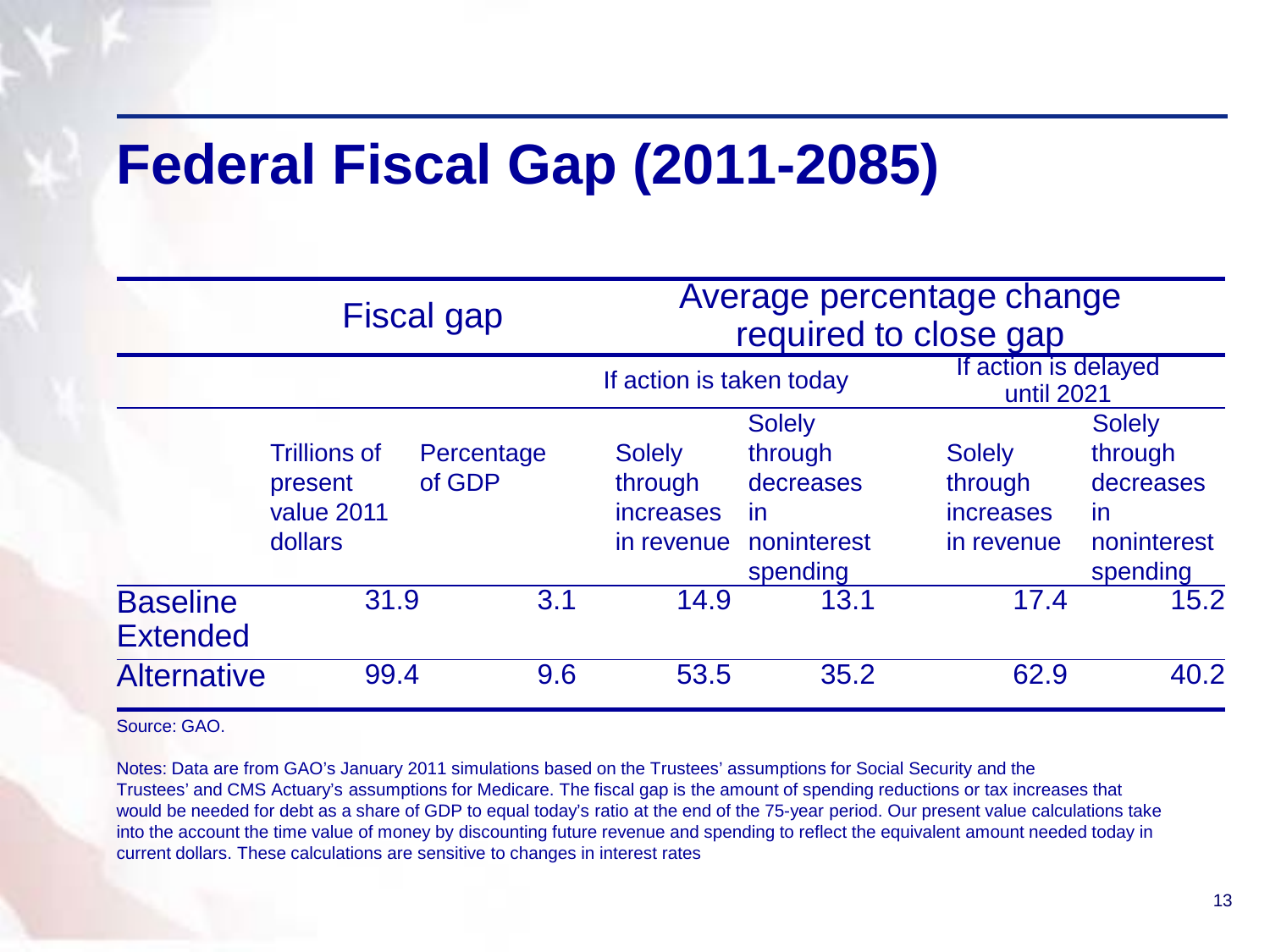### **Total Federal Revenue and Discretionary Spending: Historical Averages and GAO's Simulations after 2021**

Percentage of GDP

|                                  | 20-year<br>historical<br>average | 40-year<br>historical<br>average | <b>Baseline</b><br><b>Extended</b> | <b>Alternative</b> |
|----------------------------------|----------------------------------|----------------------------------|------------------------------------|--------------------|
| <b>Total</b><br><b>Revenue</b>   | 17.9                             | 18.0                             | 20.8                               | 18.0               |
| <b>Discretionary</b><br>spending | 7.5                              | 8.7                              | 6.7                                | 8.6                |

Sources: CBO and GAO.

Note: Simulation values represent GAO's ultimate assumptions (beyond the 10th year).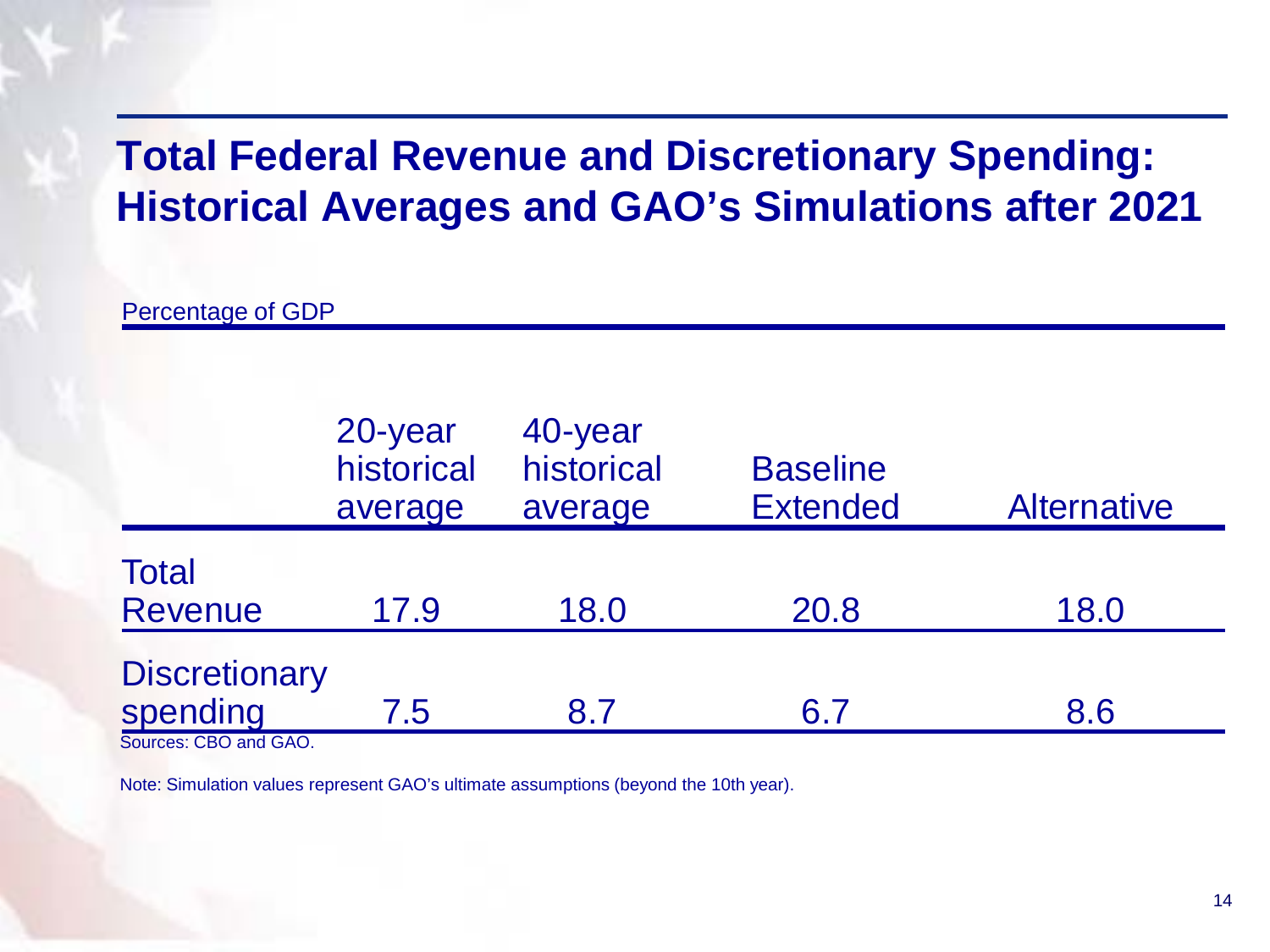# **Additional Information: Long-Term Fiscal Outlook**

- GAO Website on Debt & Long-term Fiscal Outlook is <http://www.gao.gov/special.pubs/longterm/> there are tabs at the top for various sections
- Background & details on the long-term simulations can be found at <http://www.gao.gov/special.pubs/longterm/fed/>
- **The Federal Government's Long-Term Fiscal Outlook:** January 2011 Update [\(GAO-11-451SP,](http://www.gao.gov/new.items/d11451sp.pdf) Mar. 17, 2011)

GAO also does simulations of the state & local government sector. See **State and Local Governments' Fiscal Outlook:** April 2011 Update [\(GAO-11-495SP,](http://www.gao.gov/new.items/d11495sp.pdf) Apr. 6, 2011)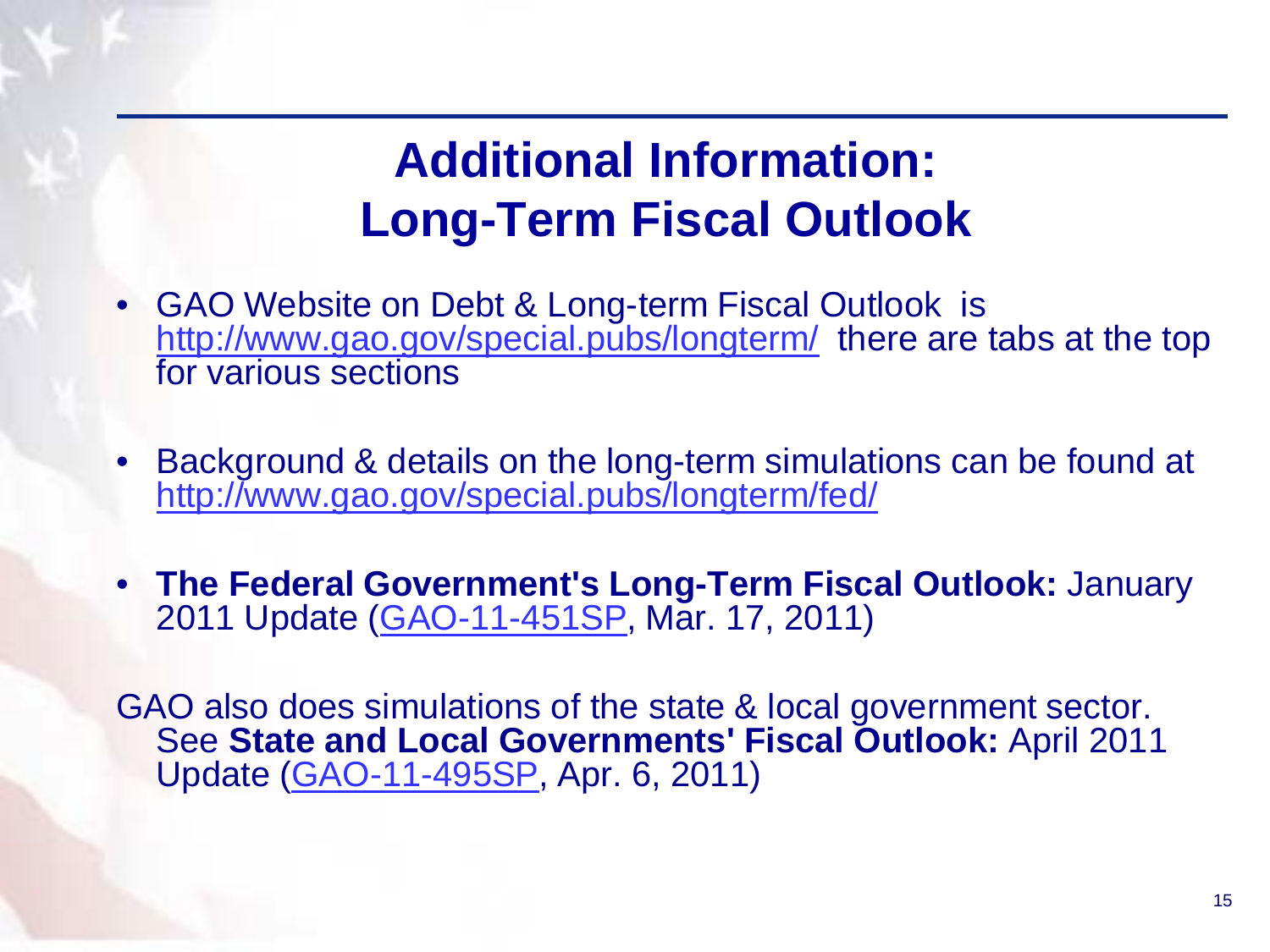### **Additional Reports of Interest**

- **Budget Issues:** Alternative Approaches to Finance Federal Capital [GAO-03-1011,](http://www.gao.gov/new.items/d031011.pdf) (Aug 21, 2003)
- **Capital Financing**: Partnerships and Energy Savings Performance Contracts Raise Budgeting and Monitoring Concerns [GAO-05-55](http://www.gao.gov/new.items/d0555.pdf), (Dec 16, 2004)
- **Budget Issues**: Agency Data Supporting Capital Project Funding Requests Could Be Improved GAO-01-770 (June 8, 2001)
- **Executive Guide:** Leading Practices in Capital Decision-Making AIMD-99-32 (December 01, 1998)
- **Budget Issues**: Budgeting for Capital (statement before the President's Commission to Study Capital Budgeting) [T-AIMD-98-99,](http://archive.gao.gov/t2pbat16/136615.pdf) (March 06, 1998)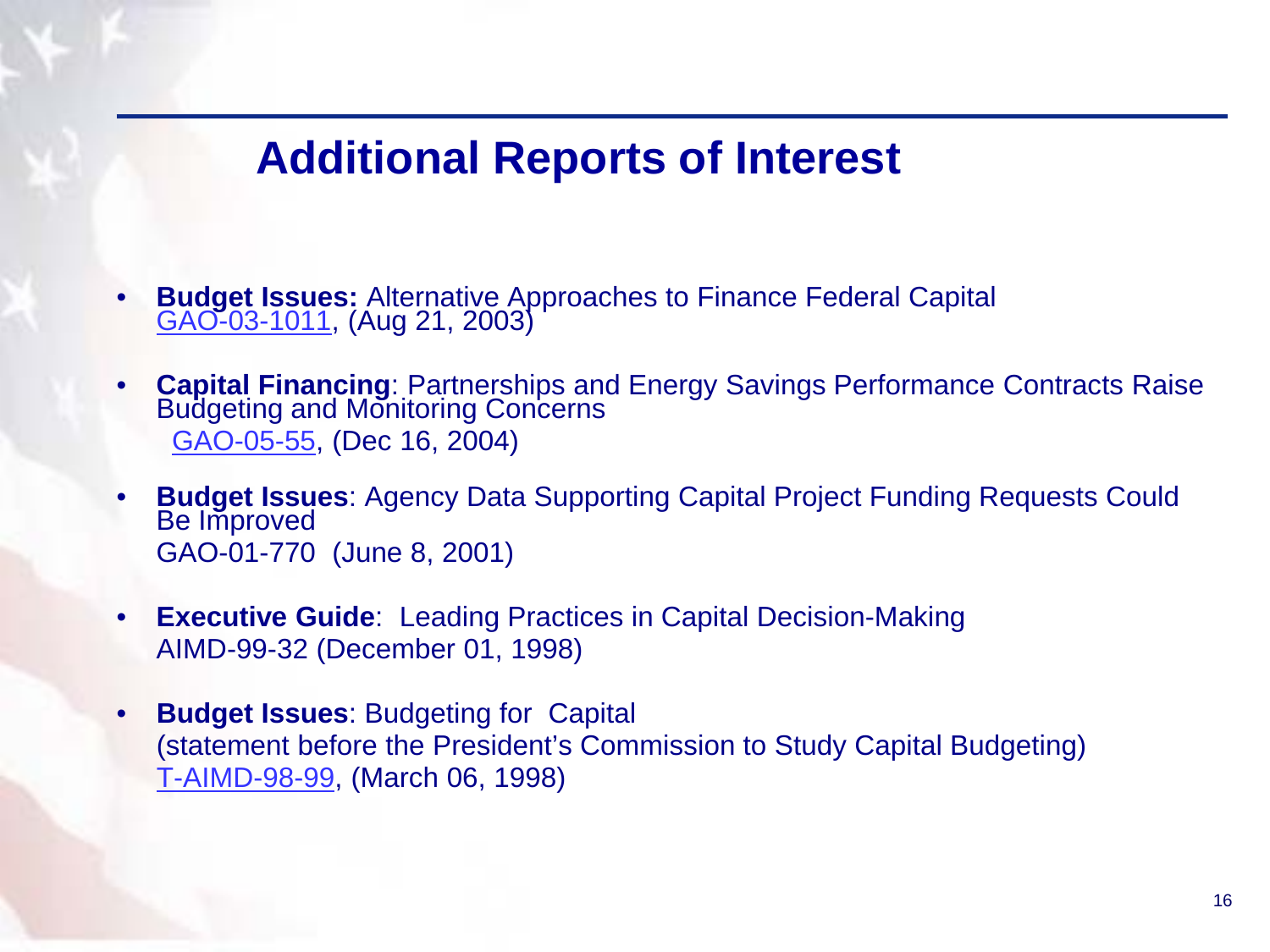- **Budget Issues:** Budgeting for Federal Insurance Programs, [GAO/T-AIMD-98-147](http://www.gao.gov/archive/1998/ai98147t.pdf) (April 23, 1998).
- **Budget Issues:** Budgeting for Federal Insurance Programs, [GAO/AIMD-97-16](http://www.gao.gov/archive/1997/ai97016.pdf) (September 20, 1997).
- **Federal Trust and Other Earmarked Funds:** Answers to Frequently Asked Questions, [GAO-01-199SP](http://www.gao.gov/cgi-bin/getrpt?rptno=gao-01-199sp) (January 2001).